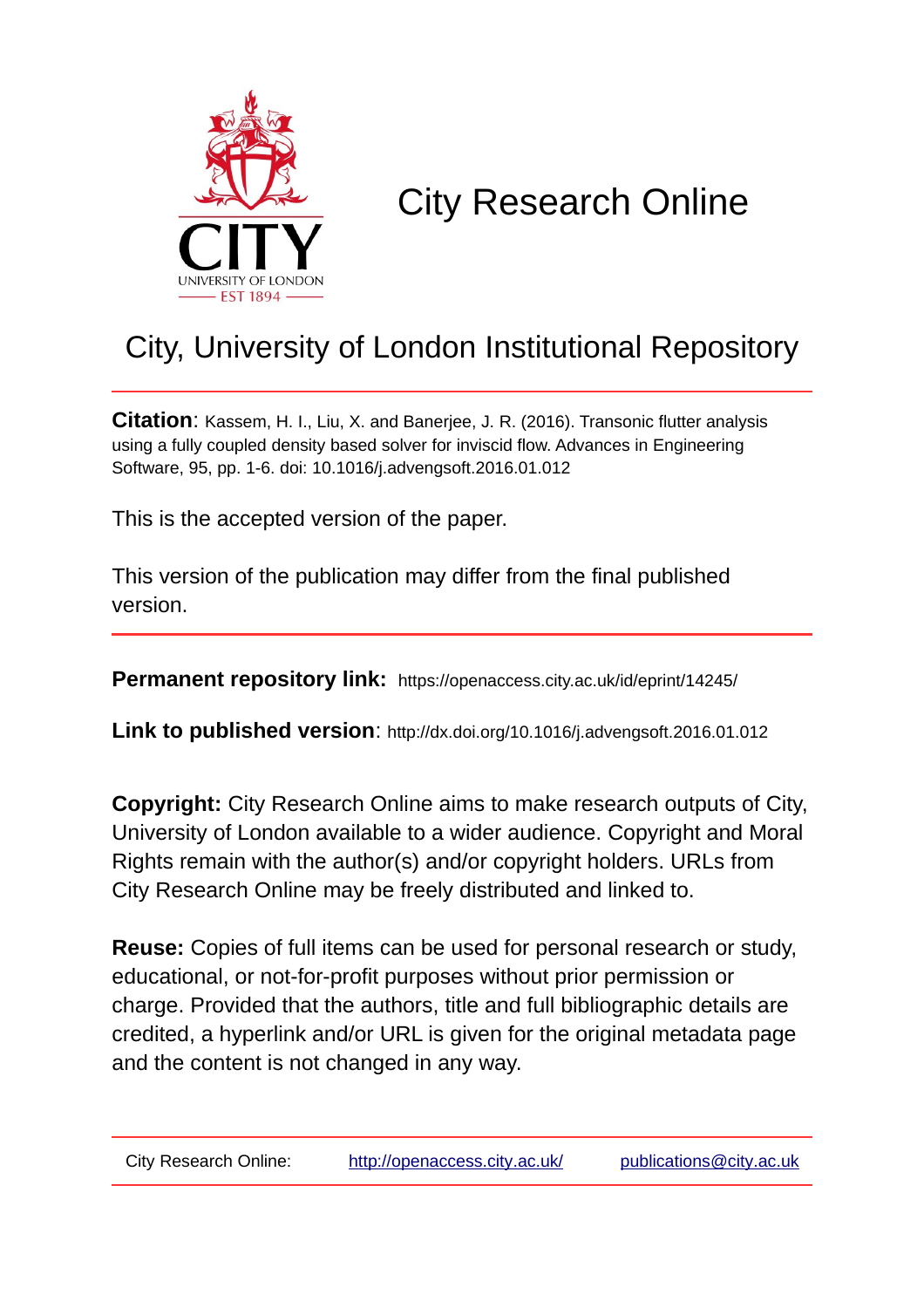## Transonic flutter analysis using a fully coupled density based solver for inviscid flow

H.I. Kassem, X. Liu and J.R. Banerjee

#### Abstract

This paper focuses on the coupling between the high fidelity aerodynamic model for the flow field with the modal analysis of a typical wing section to carry out flutter analysis. This coupled aeroelastic model is implemented in one of the most widely used open source CFD codes called OpenFOAM. The model is designed to calculate the structural displacement in the time domain based on the free vibration modes of the structure by constructing the numerical model directly from the modal analysis. Essentially a second order ordinary differential equation is solved for each mode as a function of the generalized coordinates. A density based solver using central difference scheme of Kurganov and Tadmor is used to model the flow field. Two main cases of transonic flow over NACA 64A010 are modelled for a forced pitching oscillation airfoil and a self-sustained aerofoil respectively. The self-sustained two degrees of freedom case is modelled for three different possibilities covering damped, neutral and divergent oscillations. Predicted results show very good agreement with the numerical and experimental data available in the literature.

Keywords: Aeroelasticity, CFD, transonic flow, flutter.

## 1 Introduction

Aeroelasticity is the science of studying the interaction between three main forces namely; elastic, inertia and aerodynamics. Therefore aeroelasticity is an interdisciplinary field combining; fluid mechanics, solid mechanics and structural dynamics. In general, the interaction between these two or three areas is classified as aeroelastic problems. Aeroelastic research started in the late 1920's and the subject matter has matured enormously over the years and now there are many excellent texts on the subject [1, 2, 3, 4]. Insufficient or inaccurate prediction of aeroelastic characteristics of aircraft during the design process can lead to catastrophic incidents.

One of the most dangerous aeroelastic instabilities is, of course flutter. It is a selfexcited oscillation of elastic body in fluid stream. This condition is usually defined by two important parameters namely the flutter speed and the flutter frequency. Flutter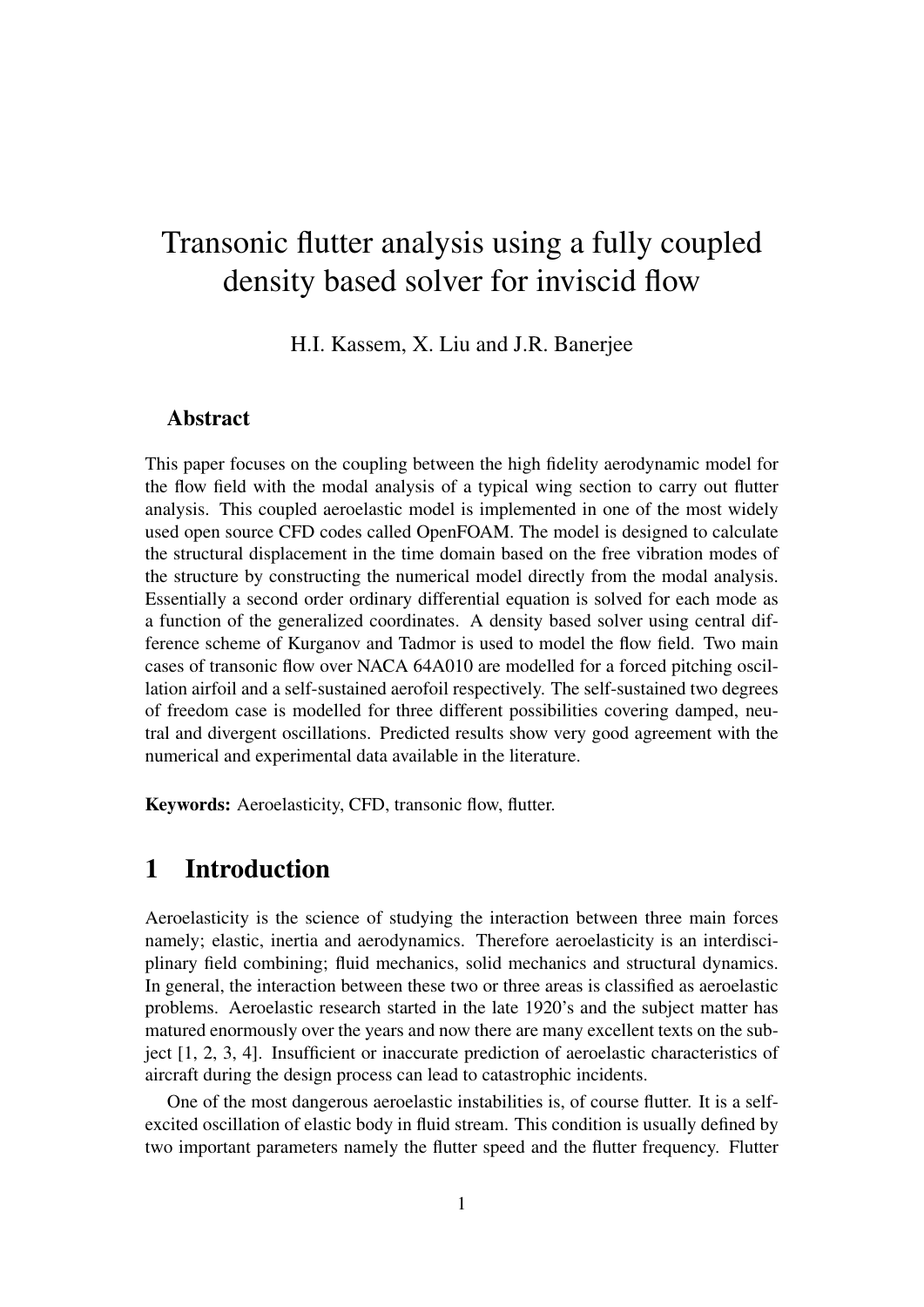speed defines the speed beyond which the aircraft becomes unstable. It means that if the aircraft flies at this speed it will have steady harmonic oscillation of constant amplitude. This self-excited oscillation will have a frequency which is called the flutter frequency. This point is the most critical point because if for any reason, free stream velocity exceeds the flutter speed, the system will have divergent oscillation and will eventually vibrate in a violent way which could lead to the destruction of the aircraft. The aeroelastic phenomenon, flutter is due to all three types of forces, namely elastic, inertia and aerodynamics. The fluid flow instead of playing its natural role to damp the structural vibration, it will feed the system instead with more and more energy until divergent oscillation occurs. The complexity of flutter analysis arises from the fact that flutter involves very strong coupling between fluid mechanics and structural dynamics. Therefore an accurate description of the flow field as well as structural dynamic behaviour together with a mechanism of coupling between the two is essential for flutter analysis.

Avoiding flutter is a mandatory requirement in any aircraft design process. Although flutter analysis is a relatively old problem in aviation, but it is still challenging, particularly with the advent of composite materials and requirement of high speeds. The main challenge for this problem is at the transonic flow region. The transonic flutter limit appears to be low in any flight range. Therefore for an aircraft the most critical flutter point generally arises when the flow is transonic. The phenomenon is called transonic dip which has featured in the literature many times [5, 6]. The transonic flow field is a transition between subsonic flow and supersonic flow exhibiting shock waves and highly non-linear behaviour.

The transonic flow being non-linear poses a great challenge over traditional linear theories [7] which fail to predict accurately the aerodynamic properties. Therefore solving the non-linear governing equations of fluid flow using numerical techniques has become essential [8, 9, 10, 3]. Despite the computational cost of using CFD, it is necessarily being used in the aeroelasticity field for greater accuracy and better flutter prediction. This has given birth to a new field in aeroelasticity called computational aeroelasticity which couples computational fluid dynamics (CFD) with computational structural dynamics (CSD) [11].

In the next section a concise theoretical background is given focusing on the governing equations of the aeroelastic system. Then the numerical methods and the implemented code are explained. Finally, the results of the two validation cases are discussed in detail. This paper is based on an earlier paper [12] but with some enhancement. The essential improvement in this paper appears in the results of the first case study which is improved considerably compared to the previous work. This improvement is mainly due to some refinement in the convergence criteria and better boundary condition for the slip moving wall.

Following the publication of the conference paper by the authors [12], an updated version of the software OpenFOAM-2.3 has now been used [13]. The newer version introduced many improvements, particularly in parallel running performance and the implementation of a new dynamic mesh solver. Also another important improvement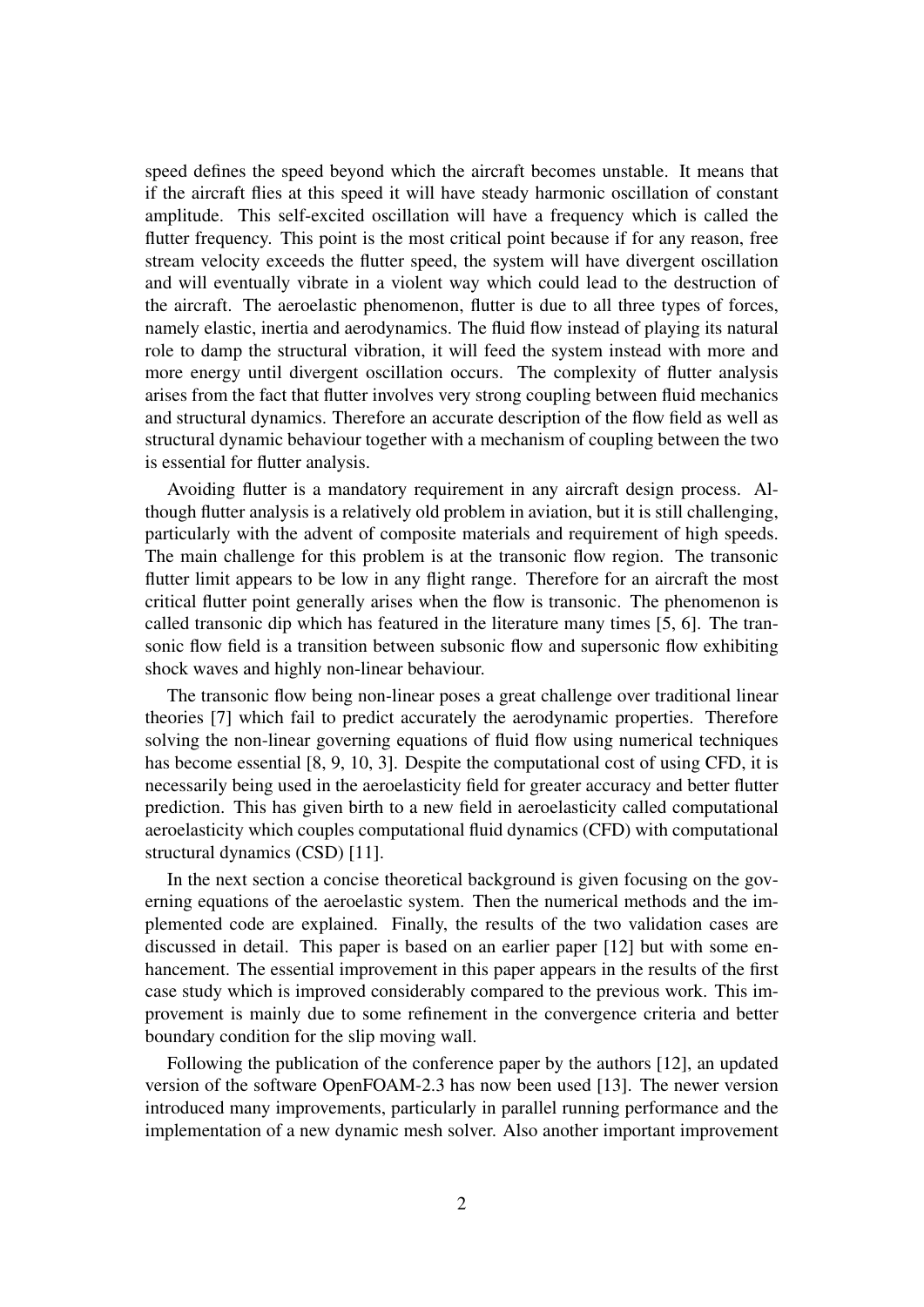in this release is the inclusion of an enhanced ordinary differential equation solver library which is directly relevant to the present work [14]. Due these this modifications some of the implemented features by the authors have been updated in this paper.

## 2 Theoretical Background

#### 2.1 Aerodynamic Model

The governing equations of the flow are the complete Euler equations [15, 16, 17]. If  $\rho$ , **u**,  $p$  and  $E$  are density, velocity, pressure and total energy respectively, the Euler equations in vector notation will then have the following form;

• Conservation of mass:

$$
\frac{\partial \rho}{\partial t} + \nabla \cdot [\mathbf{u}\rho] = 0 \tag{1}
$$

• Conservation of momentum:

$$
\frac{\partial(\rho \mathbf{u})}{\partial t} + \nabla \cdot [\mathbf{u}(\rho \mathbf{u})] + \nabla p = 0
$$
 (2)

• Conservation of total energy:

$$
\frac{\partial(\rho \mathbf{E})}{\partial t} + \nabla \cdot [\mathbf{u}(\rho \mathbf{E})] + \nabla \cdot [\mathbf{u}p] = 0 \tag{3}
$$

where  $\nabla$  is the nabla vector operator,  $\nabla \equiv \partial_i \equiv \frac{\partial}{\partial x_i}$  $\frac{\partial}{\partial x_i} \equiv \big(\frac{\delta}{\partial x}$  $\frac{\partial}{\partial x_1}, \frac{\partial}{\partial x_2}$  $\frac{\partial}{\partial x_2}, \frac{\partial}{\partial x}$  $\frac{\partial}{\partial x_3}$ ). Thus for any vector **a**,  $\nabla \cdot \mathbf{a}$  is the divergence defined by  $\nabla \cdot \mathbf{a} \equiv \frac{\partial a_1}{\partial x_1}$  $\frac{\partial a_1}{\partial x_1}+\frac{\partial a_2}{\partial x_2}$  $\frac{\partial a_2}{\partial x_2}+\frac{\partial a_3}{\partial x_3}$  $\frac{\partial a_3}{\partial x_3}$ . Also for any scalar s, the gradient is  $\nabla s \equiv \left(\frac{\partial s}{\partial x}\right)$  $\frac{\partial s}{\partial x_1}, \frac{\partial s}{\partial x_2}$  $\frac{\partial s}{\partial x_2}, \frac{\partial s}{\partial x_3}$  $\frac{\partial s}{\partial x_3}$ ). In equation (3),  $\mathbf{E} = e + \frac{|\mathbf{u}|^2}{2}$  with e the specific internal energy.

#### 2.2 Aeroelastic Model

The typical wing section using two-dimensional model[4, 1, 3] is well established for studying two degrees of freedom wing dynamical system. This model considers the plunging (h) and pitching ( $\alpha$ ) motions about the elastic axis of the wing. The governing equations of undamped motion are [18]:

$$
m\ddot{h} + S_{\alpha}\ddot{\alpha} + K_{h}h = -L
$$
\n(4)

$$
S_{\alpha}\ddot{h} + I_{\alpha}\ddot{\alpha} + K_{\alpha}\alpha = M_{ea}
$$
 (5)

where  $m, I_{\alpha}$  and  $S_{\alpha}$  are aerofoil mass per unit length, section moment of inertia about the elastic axis per unit length and static mass imbalance respectively.  $K_h$  and  $K_\alpha$  are bending and torsional spring stiffness whereas  $L$  and  $M_{ea}$  are the lift force (positive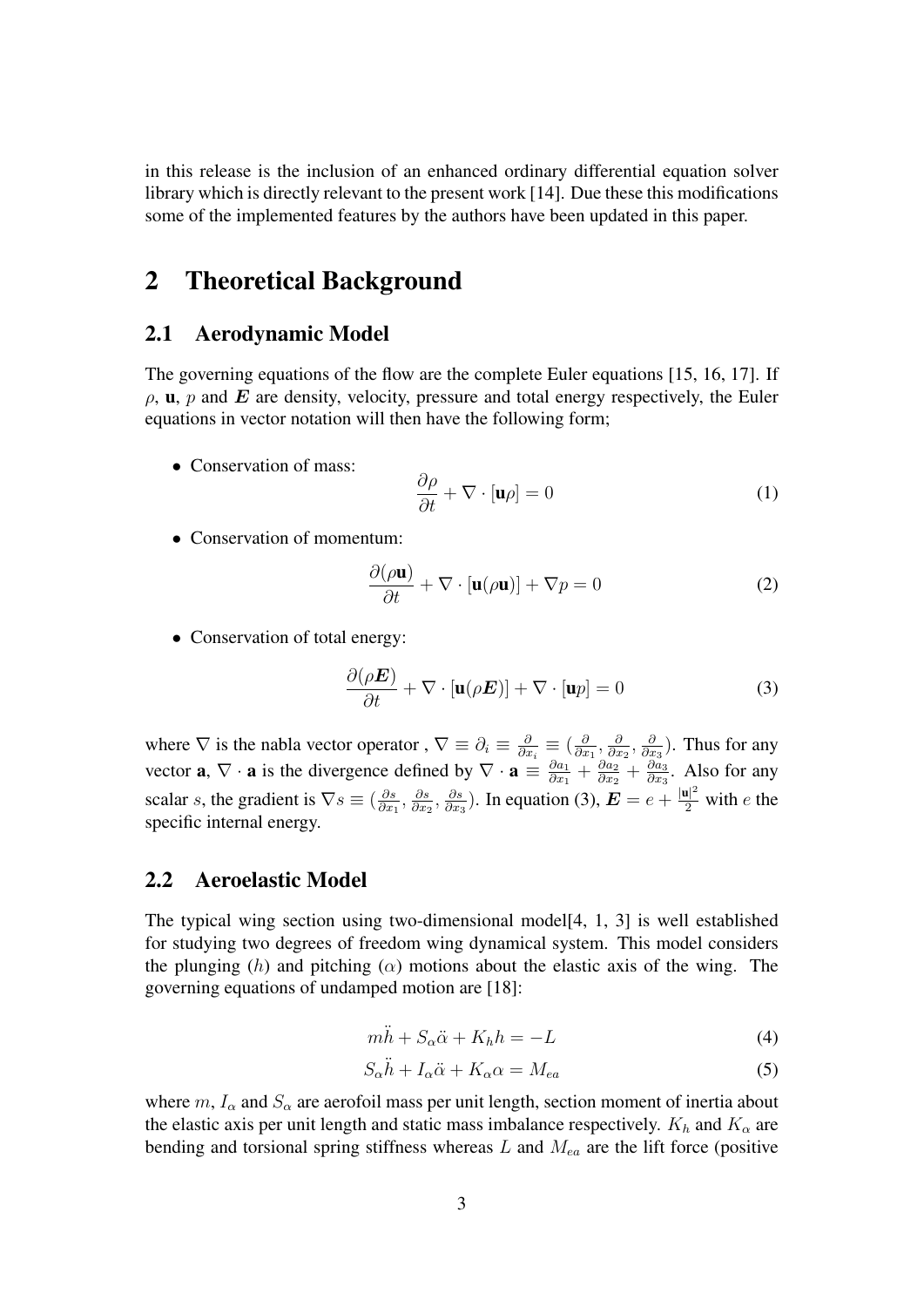up) and moment about the elastic axis (positive nose up). The plunging displacement h is positive down and the angle of attack  $\alpha$  is positive nose up and is in radians. Nondimensionalizing the linear displacement by the aerofoil semichord  $(b)$  in equations (4) and (5) and the time by the uncoupled natural frequency of the torsional spring ( $\omega_{\alpha}$ ) so that the dimensionless time is  $\tau = \omega_{\alpha} t$ . The governing equations (4) and (5) can now be reformulated in the following matrix form

$$
[M]{\ddot{q}} + [K]{q} = {F} \tag{6}
$$

where

$$
[M] = \begin{bmatrix} 1 & x_{\alpha} \\ x_{\alpha} & r_{\alpha}^2 \end{bmatrix}; \qquad [K] = \begin{bmatrix} \left(\frac{\omega_h}{\omega_{\alpha}}\right)^2 & 0 \\ 0 & r_{\alpha}^2 \end{bmatrix}
$$
(7)

$$
\{F\} = \frac{U_{\infty}^2}{\pi \mu \omega_{\alpha}^2 b^2} \left\{ \frac{-C_l}{C_m} \right\};\qquad \{q\} = \begin{Bmatrix} \frac{h}{b} \\ \alpha \end{Bmatrix}
$$
 (8)

In equation (6),  $[M]$  and  $[K]$  are the mass and stiffness matrices, and  $\{F\}$  and  ${q}$  are the force and displacement vectors. The non-dimensional aerofoil mass ratio is  $\mu = \frac{m}{\pi \rho b^2}$  with  $x_\alpha$  and  $r_\alpha$  being the static unbalance and the radius of gyration respectively. The uncoupled natural frequencies in plunging and pitching motion are  $\omega_h$  and  $\omega_\alpha$ , respectively.  $C_l$  and  $C_m$  represent the lift and moment coefficients which have the same sign convention as the aerodynamic forces and moment L and M.

#### 2.3 Modal Analysis

The main objective now is to solve equation (6) which represents the aerofoil motion in two degrees of freedom namely the heave and pitch. In order to solve the equations the modal analysis methodology is used. The main concept is representing the system displacements as a linear combination of the free vibration mode shapes through the use of generalized coordinates. In general if a combination of the first few modes of free vibration say  $N$  is used, then according to modal approach the displacement vector can be represented as

$$
\{q\} = [\phi]\{\eta\} \tag{9}
$$

where  $[\phi]$  is the modal matrix in which each column is an eigenvector of the free vibration analysis eigen-problem and  $\{\eta\}$  is the generalized coordinates. Premultiplying equation (6) by  $[\phi]^T$  and substituting using (9) and applying the eigenvectors orthogonality lead to a set of second order ordinary differential equations in generalized coordinates. Each equation is represented by its mode, say  $i^{th}$  mode [18, 19] to give

$$
\ddot{\eta}_i + 2\zeta_i \omega_i \dot{\eta} + \omega_i^2 \eta_i = Q_i; \quad i = 1, 2, \dots, N
$$
\n(10)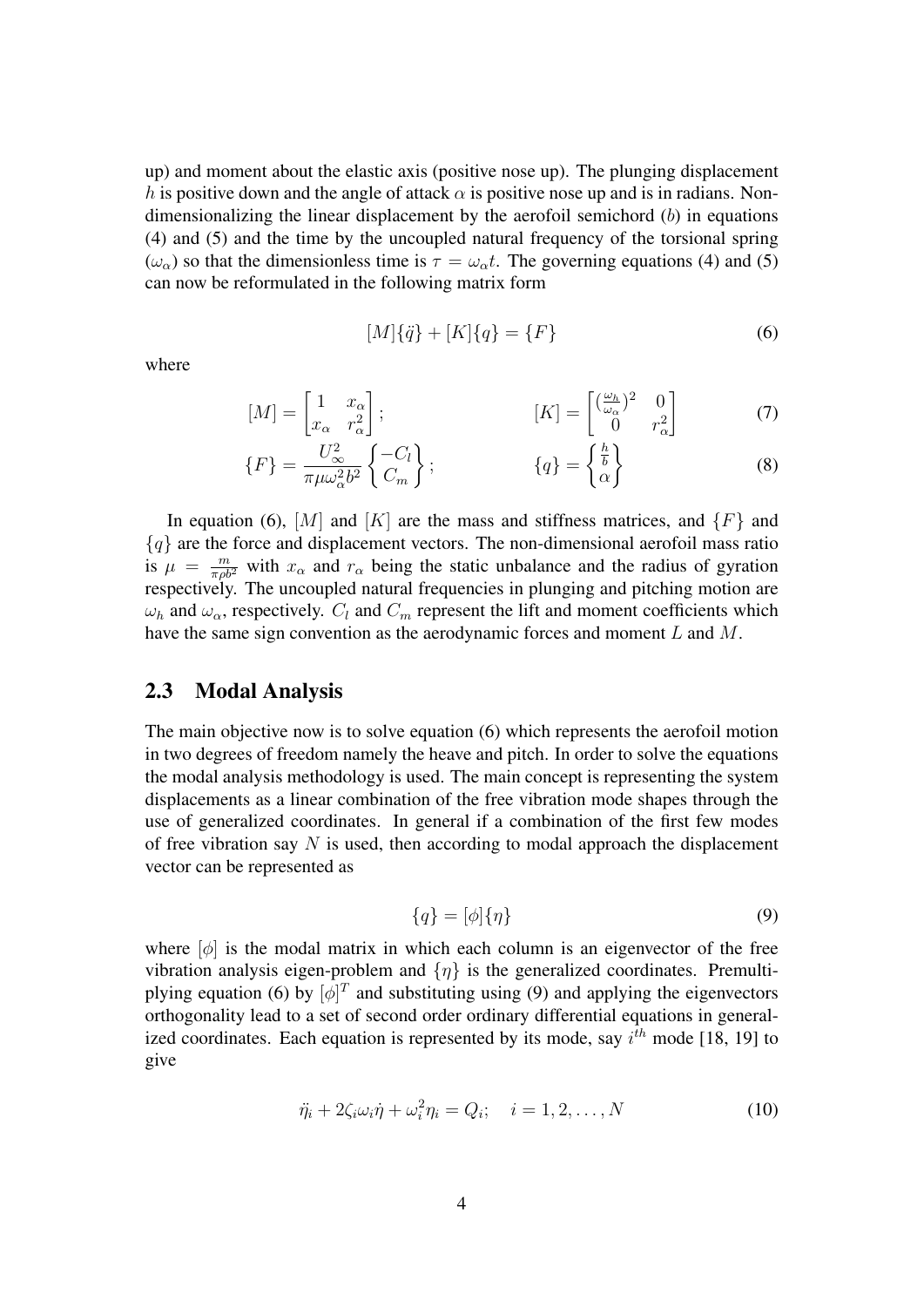where

$$
Q_i = \{\phi\}_i^T \{F\} \tag{11}
$$

$$
\omega_i^2 = \{\phi_i\}_i^T[K]\{\phi_i\} \tag{12}
$$

$$
1 = \{\phi\}_i^T[M]\{\phi\}_i
$$
 (13)

and  $\zeta_i$  in equation (10) is modal damping which is not considered in (6). The modes are normalized in a way such that the generalized mass matrix became an identity matrix. In this report the structural system is considered as an undamped system. However, the damping is shown in equation (10) just for reference and showing how the system damping can be considered in the future work.

It is clear from the above equations that to calculate the system displacement vector from equation (9), modal matrix  $[\phi]$  and the generalized coordinates vector  $\{\eta\}$  should be obtained first. Determining the first N modes to formulate the modal matrix  $[\phi]$ can be accomplished by solving the eigen-problem for the free vibration system. This particular case has only two modes because the system is discrete with two degrees of freedom only. Then to get the generalized displacement vector  $\{\eta\}$ , equation (10) should be solved. It is a second order ordinary differential equation (ODE) in time. Here, it will be solved using numerical integration in time by Runge-Kutta scheme. In order to solve it, equation (10) should be reduced to two first order (ODE) in  $y_{1i}$  and  $y_{2i}$  using the transformation  $y_{1i} = \eta_i$  and  $y_{2i} = \dot{\eta}_i$  which leads to

$$
\dot{y}_{1i} = y_{2i} \tag{14}
$$

$$
\dot{y}_{2i} = Q_i - 2\zeta_i \omega_i y_{2i} - \omega_i^2 y_{1i}
$$
 (15)

The system of equations (14) and (15) should be solved for each mode i. It is an initial value problem and therefore the initial conditions for  $y_{1i}$ ,  $y_{2i}$ ,  $\dot{y}_{1i}$  and  $\dot{y}_{2i}$  will be specified from the initial values of the generalized coordinates.

The general initial conditions are:

$$
h(0) = h_0; \qquad \alpha(0) = \alpha_0 \tag{16}
$$

$$
h(0) = h_0; \qquad \dot{\alpha}(0) = \dot{\alpha}_0 \tag{17}
$$

$$
\{\eta_0\} = [\phi]^{-1}\{q_0\} \tag{18}
$$

$$
\{\dot{\eta}_0\} = [\phi]^{-1}\{\dot{q}_0\} \tag{19}
$$

#### 2.4 Fluid Structure Coupling

As mentioned before, closely coupled interaction is considered in this study. Two levels of coupling are required for which the first one is essentially time coupling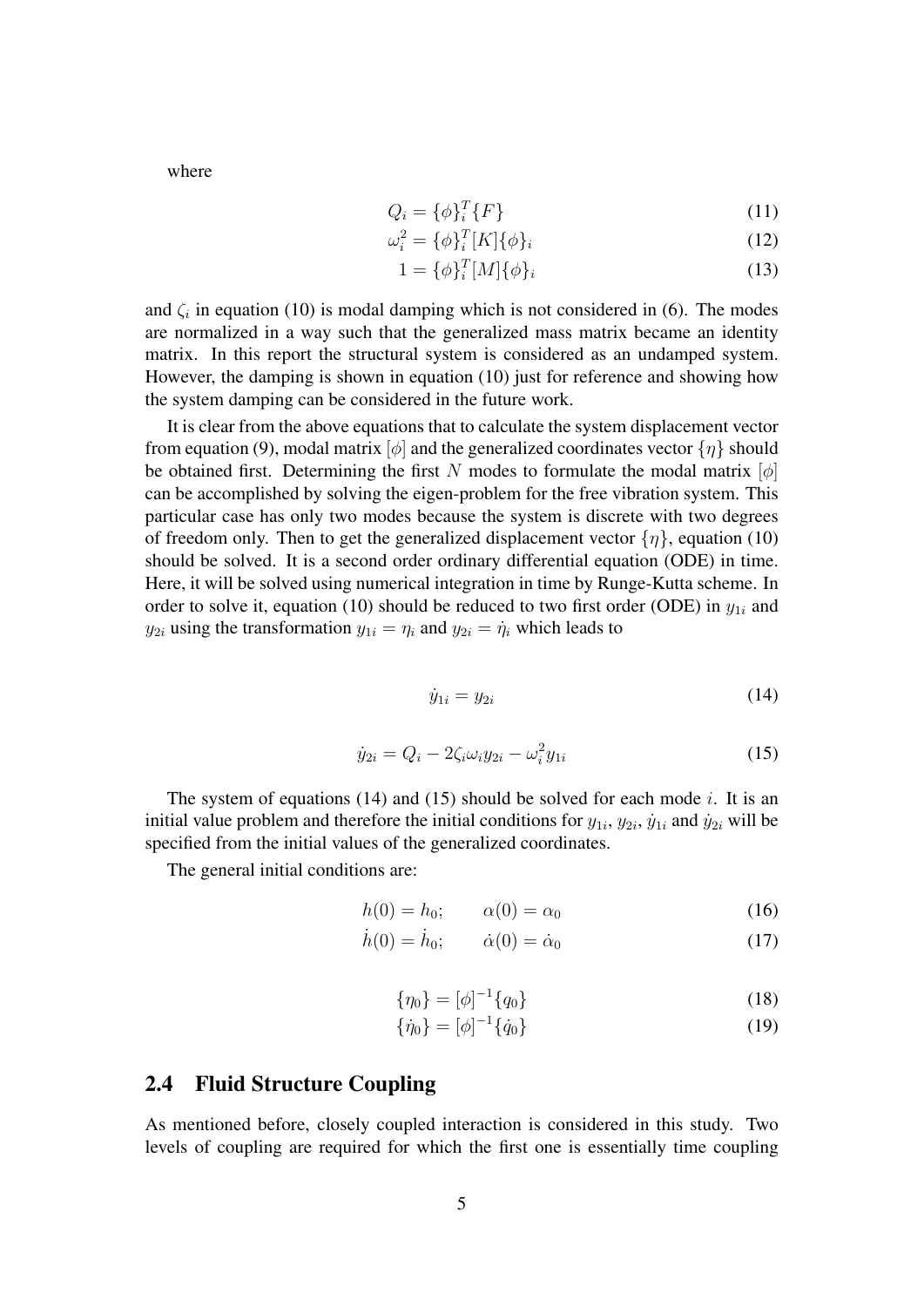carried out by integrating the aerodynamic forces over the aerofoil at every time step to calculate the force vector  ${F}$ . The second level of interaction is coupling between the structural displacements and the fluid solver. For the case in hand where the aerofoil cross section is considered to be rigid (non-deformable), the aerofoil position will be updated at every time step according to the calculated  $C_l$  and  $C_m$ . By knowing h and  $\alpha$  from equation (9) the new location  $P_1$  for point  $P_0$  on the aerofoil is obtained from

$$
\{P_1\} = [R]\{P_0\} + \{h\} \tag{20}
$$

where  $\{h\}$  is the displacement vector in the plunging direction and  $[R]$  is the rotation matrix involving an angle  $\alpha$  around the elastic axis. For an aerofoil in the xy-plane, the rotation matrix by an angle  $\alpha$  in radian around a unit vector in the z direction through the elastic axis is

$$
[R] = \begin{bmatrix} \cos\alpha & -\sin\alpha & 0\\ \sin\alpha & \cos\alpha & 0\\ 0 & 0 & 1 \end{bmatrix}
$$
 (21)

## 3 Numerical Scheme and Background Information

The previous section was a general introduction about the mathematical foundation of the aeroelastic problem of a typical aerofoil section. This model is well established as an educational tool in the literature as a representative model for studying the stability and response problem of wings [1, 3]. In this section, the current implementation and the other implemented models for aeroelastic study will be introduced and discussed. This section will also highlight the main challenges of modelling fluid-structure interaction.

There are three main elements of the current problem. First, solving the governing equations of the fluid flow using the finite volume method. The governing equations will be solved numerically for a finite number of control volumes representing the flow domain (discretization). Computational fluid dynamics techniques involve preprocessing stages for creating a mesh and defining the boundary and initial conditions, which is followed by the solving stage when iterative numerical algorithms are used and finally the post-processing of the result takes place. The second element in this problem is the structural model which has already been mentioned in detail in section 2.2. The third element is coupling between structure and fluid which was outlined in section 2.4. In this section, the main aspects of these elements will be discussed in greater details including a description of the developed code.

#### 3.1 The Fluid Solver "rhoCentralFoam"

The main purpose of this work is to predict the transonic flutter. In this regime the flow is highly non-linear and unsteady. Moving and oscillating shock waves are the dominant features of transonic flow field. In order to predict such complex flow field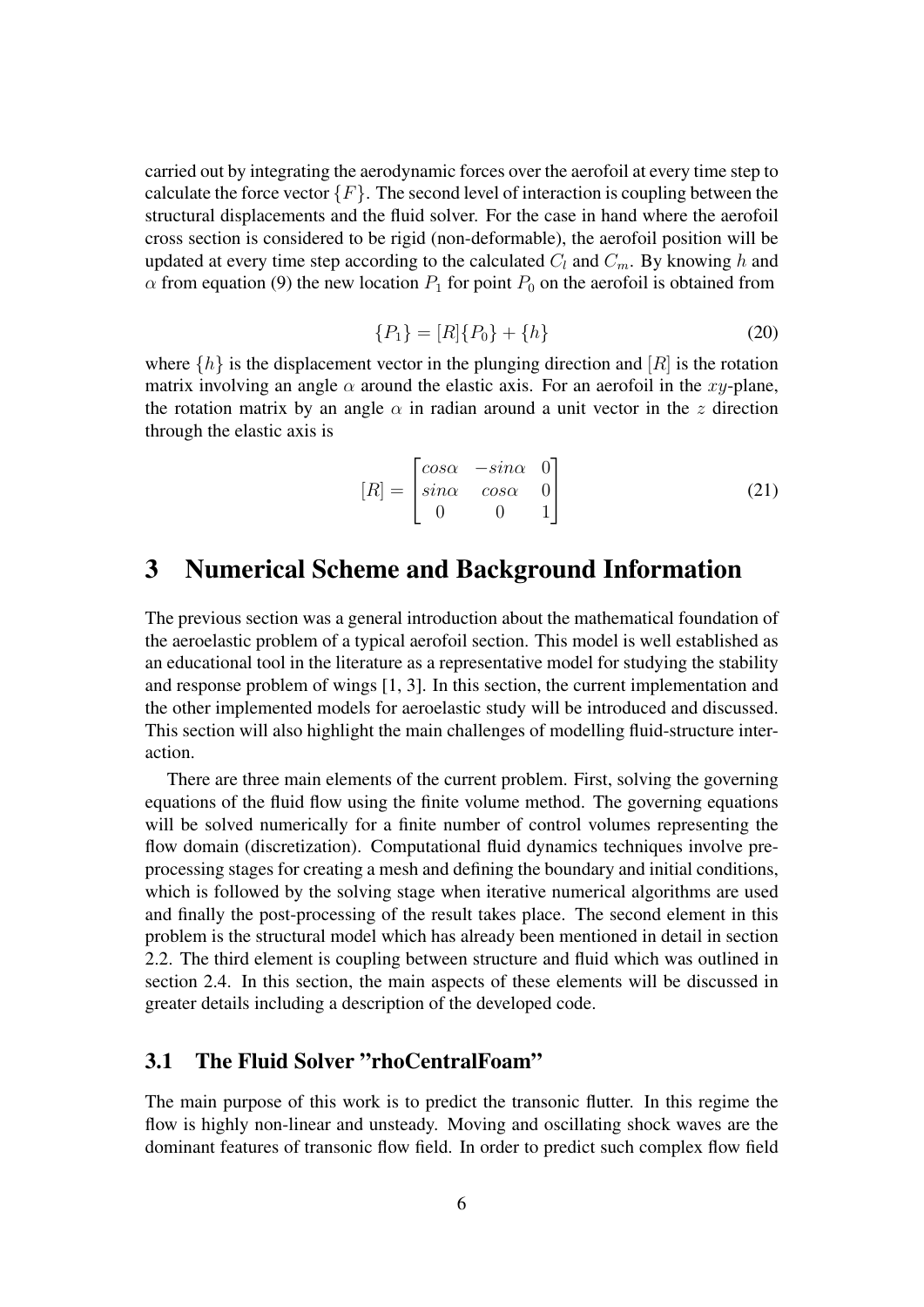with high fidelity, a special technique should be applied to solve the governing equations outlined in section 2.1. In general there are two main approaches to solve these equations in CFD. These are essentially either pressure based solver or density based solver. The main difference between them is that the latter solves the continuity equation as a function of density, directly coupled with the rest of governing equations. This is in contrast to the pressure based solver which solves a pressure correction equation which is derived from the momentum and continuity equations [16]. This pressure correction works as a constraint on the velocity field to satisfy the continuity equation. Therefore it is called segregated solver.

Both approaches are available in OpenFOAM for high speed compressible flow. The pressure based solver called sonicFoam and the density based solver called rho-CenteralFoam. The advantages and disadvantages of each method are well known amongst the CFD community [15, 16]. The main advantage for pressure based solver is that it requires less computational resources than the density based solver due to the segregation between the governing equations. The obvious advantage of density based solver is the coupling between the governing equations which leads to better nonoscillating solution, specially when discontinuities are involved due to shock waves. In this report only rhoCentralFoam solver is used because of its advantages over sonic-Foam for transonic flow under consideration. The implementation of rhoCentralFoam reveals some of the advantages of Riemann solver [17]. A full comparison between the implemented two methods in OpenFOAM showed better results of rhoCentral-Foam solver over sonicFoam in different high speed compressible flow cases [20]. The density based solver, rhoCentralFoam uses central difference schemes based on Kurganov and Tadmor formulation introduced in 2000 [21]. It was implemented in OpenFOAM by Greenshields et al. in 2009 [17]. It is a semi-discrete, non-staggered central scheme.

#### 3.2 Dynamic Mesh

Solving a particular case involves a moving solid object requiring some special strategy to include this movement. In this respect, finite volume methods are usually used for solving fluid dynamics governing equations at fixed cells in space (control volumes). When the solid objects start to move there will be a relative velocity between the boundaries and the mesh cells. There are two approaches to solve this problem. The first approach relies on calculating the movement of the mesh according to its boundary displacement but maintaining the same number of grid cells. The second approach is to calculate the new position of each grid cell with the possibility of removing or adding new cells as required. These two techniques already implemented in OpenFOAM are particularly useful [22, 23].

In this study, the first approach is used which basically solves Laplace equation for the grid displacement at every time step [22, 23]. A diffusion coefficient for the mesh movement is the only parameter that should be specified by the user. Before describing the governing equation of moving grid it is useful to examine the main dif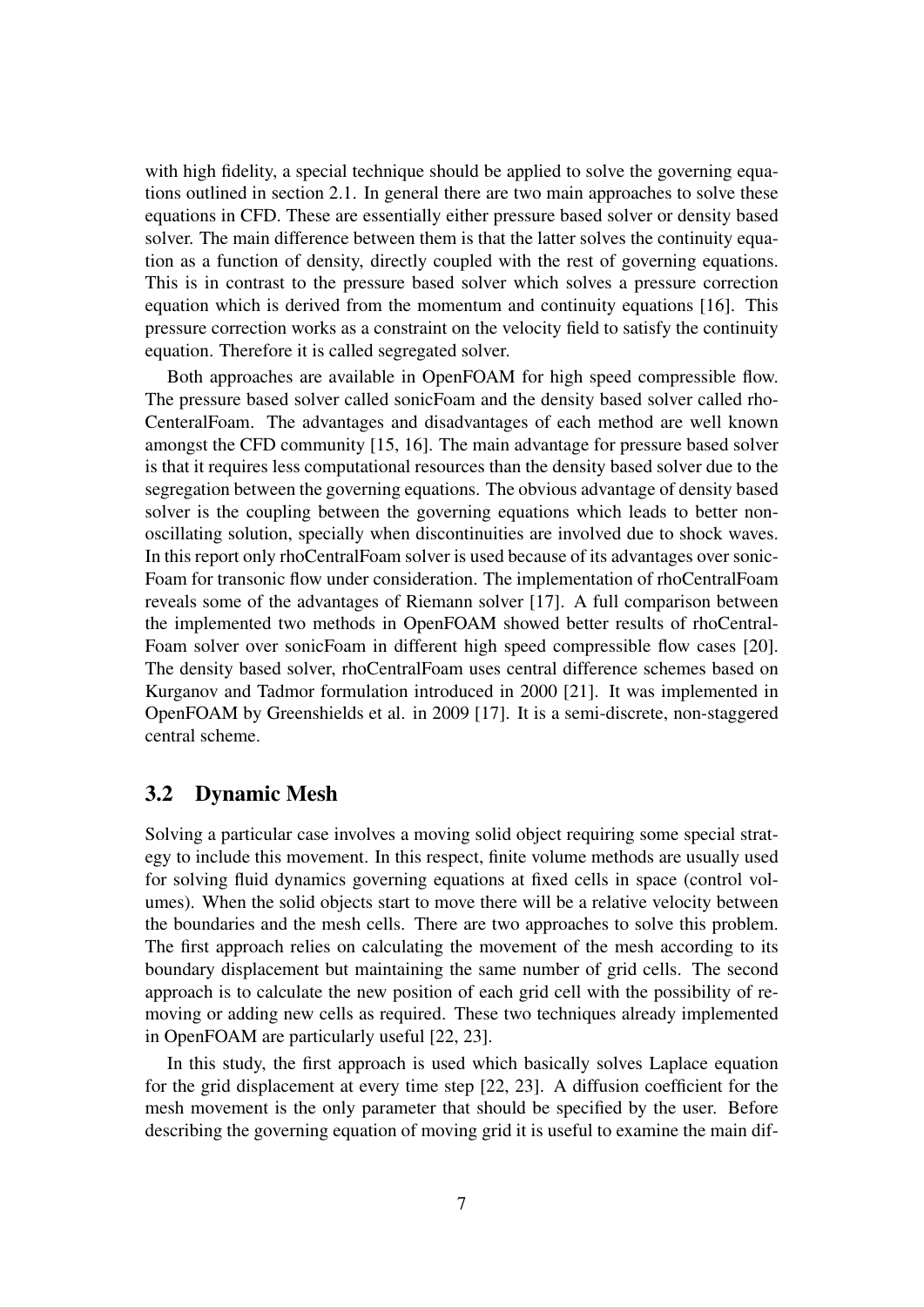ferences between static and dynamic mesh. Basically it is the relative speed between the boundary and the mesh which has a direct relation with the flux through each finite volume cell. Ignoring this relative speed could lead to numerical error in the solution. Preventing this numerical problem requires applying the space conservation law (SCL) which states [22, 15]

$$
\frac{d}{dt} \int_{V} dV - \oint_{S} n \cdot v_{s} dS = 0
$$
\n(22)

where  $V$  is an arbitrary moving volume,  $n$  is the unit vector normal to the surface and  $v<sub>s</sub>$  is the surface speed. The above condition applied in OpenFOAM solvers by a function called makeRelative. In OpenFOAM the name of the solvers which are capable of handling dynamic meshes includes "DyM". For example the variant of rhoCentral-Foam solver which is used in this study for dynamic mesh is rhoCentralDyMFoam. Now attention is turned to the Laplace displacement mesh motion solver in Open-FOAM, which solves for independent displacement vector d defined by

$$
r(t + \Delta t) = r(t) + d \tag{23}
$$

where r is the point position vector. Thus Laplace equation for mesh motions with  $k$ as diffusion coefficient is

$$
\nabla \cdot (k \nabla d) = 0 \tag{24}
$$

Equations (22) and (24) illustrate the main difference between static mesh solvers and dynamic mesh solvers in OpenFOAM. Also a special boundary condition for moving walls velocity associated with dynamic mesh solver has to be used. It is called movingWallVelocity which makes the normal flux to the wall equal to zero. Also there are other dynamic mesh solvers in OpenFOAM which solve for the grid points velocity [22, 24].

In order to couple the structural dynamics with the fluid flow solver, a new boundary condition is developed called elasticDisplacement. The main function of elasticDisplacement boundary condition is to calculate the force coefficients over the aerofoil and calculate the corresponding displacement according to the free vibration natural modes of the system.

### 4 Results and discussion

In this section a number of different cases will be investigated to test the source code. A wide range of operating conditions is modelled to display the potential of the method presented in this study.

#### 4.1 Case A: Pitching NACA 64A010 Aerofoil

The first test case (case A) is a pitching aerofoil about the quarter chord in transonic flow free stream. The aerofoil section is NACA 64A010. This particular case is one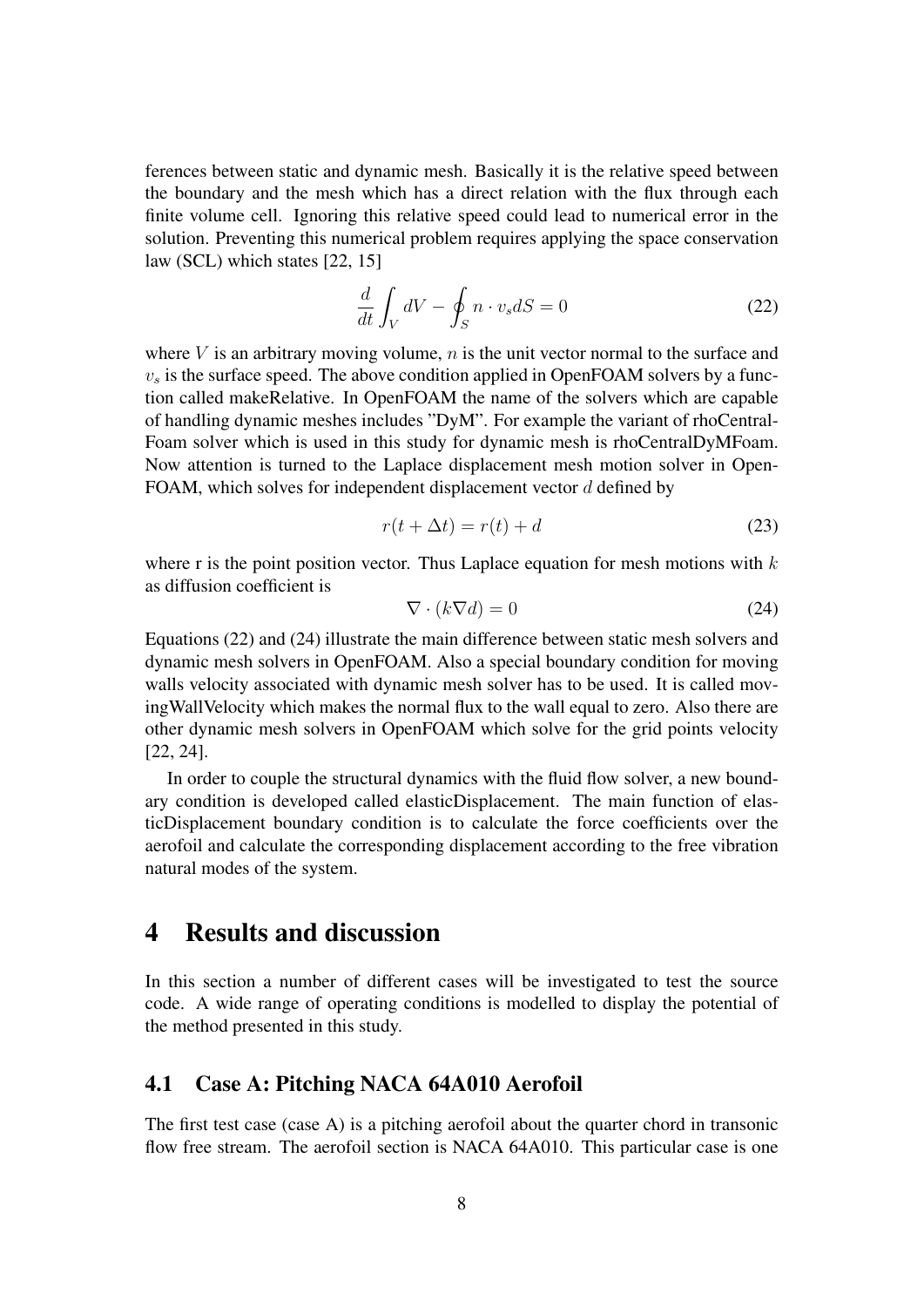of the widely used cases to validate transonic CFD codes. The experimental work was carried out by Davis [25], Alonso et al. [18] as well as by Chen et al. [26] in order to validate their CFD codes. Table 1 gives the operating conditions for this case.

| Description                  | Variable     | Value               |
|------------------------------|--------------|---------------------|
| Aerofoil                     |              | <b>NACA 64A010</b>  |
| Mean angle of attack         | $\alpha_m$   | $\Omega^{\circ}$    |
| Angle of attack amplitude    | $\alpha_A$   | $\pm 1.01^{\circ}$  |
| Free stream Mach number      | $M_{\infty}$ | 0.8                 |
| Reynolds number              | Re           | $1.256 \times 10^7$ |
| Reduced frequency            | k            | 0.202               |
| Pitch axis from leading edge | $x_n$        | $25\%$ of chord     |

Table 1: Characteristics of test case A.

In this case GMSH has been used [27] instead of using one of OpenFOAM meshing utilities. GMSH has a graphical user interface which gives more control, and thus accelerates the mesh generation process. Figures 1 and 2 show the complete mesh and the mesh around the sharp trailing edge respectively. The computational domain is  $15c \times 10c$  with 39,006 grid cells.

Figure 3 shows the lift coefficient versus the angle of attack. The results from this work are in good agreement with the experimental results [25]. Although this figure shows an excellent agreement along the pitching cycle, it also shows that the model did not predict very well the peak points. In general these results are comparable with the results reported in literature [18, 26]. McMullen et al. [28] modelled this case with a grid independent study and also reported under and over predictions for the lift coefficients. Obviously, increasing the grid quality will increase the accuracy but it is not the main reason for these differences. It is probably due to ignoring the viscous effect for a streamed-line objects like aerofoils. In such cases the forces arising from shear stress may have a noticeable contribution. More investigations using different grids and turbulence models may clarify and pin-point the reason. Figure 4 shows the Mach contours at the maximum angle of attack.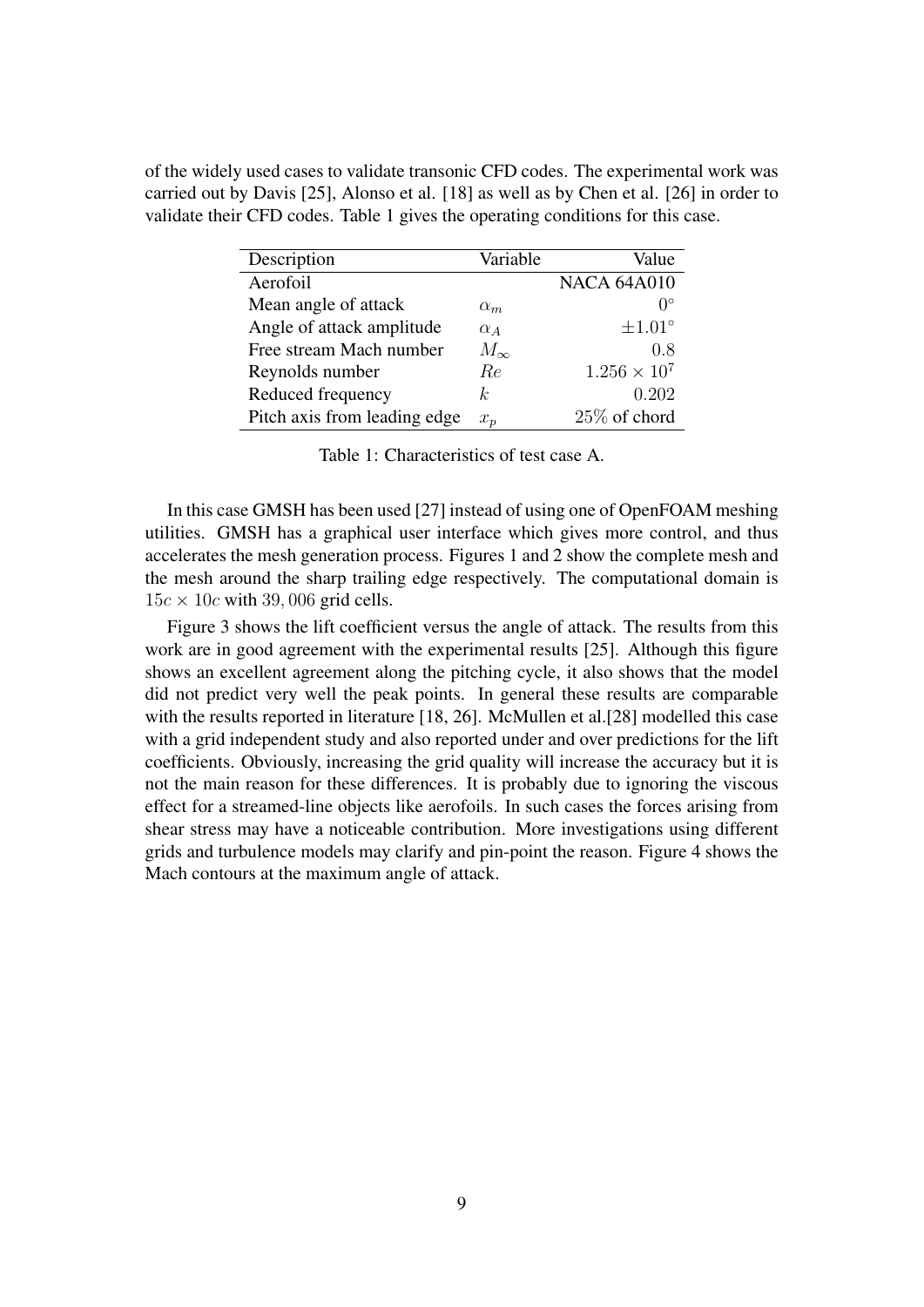

Figure 1: C-mesh type around NACA 64A010



Figure 2: Mesh around NACA 64A010 tail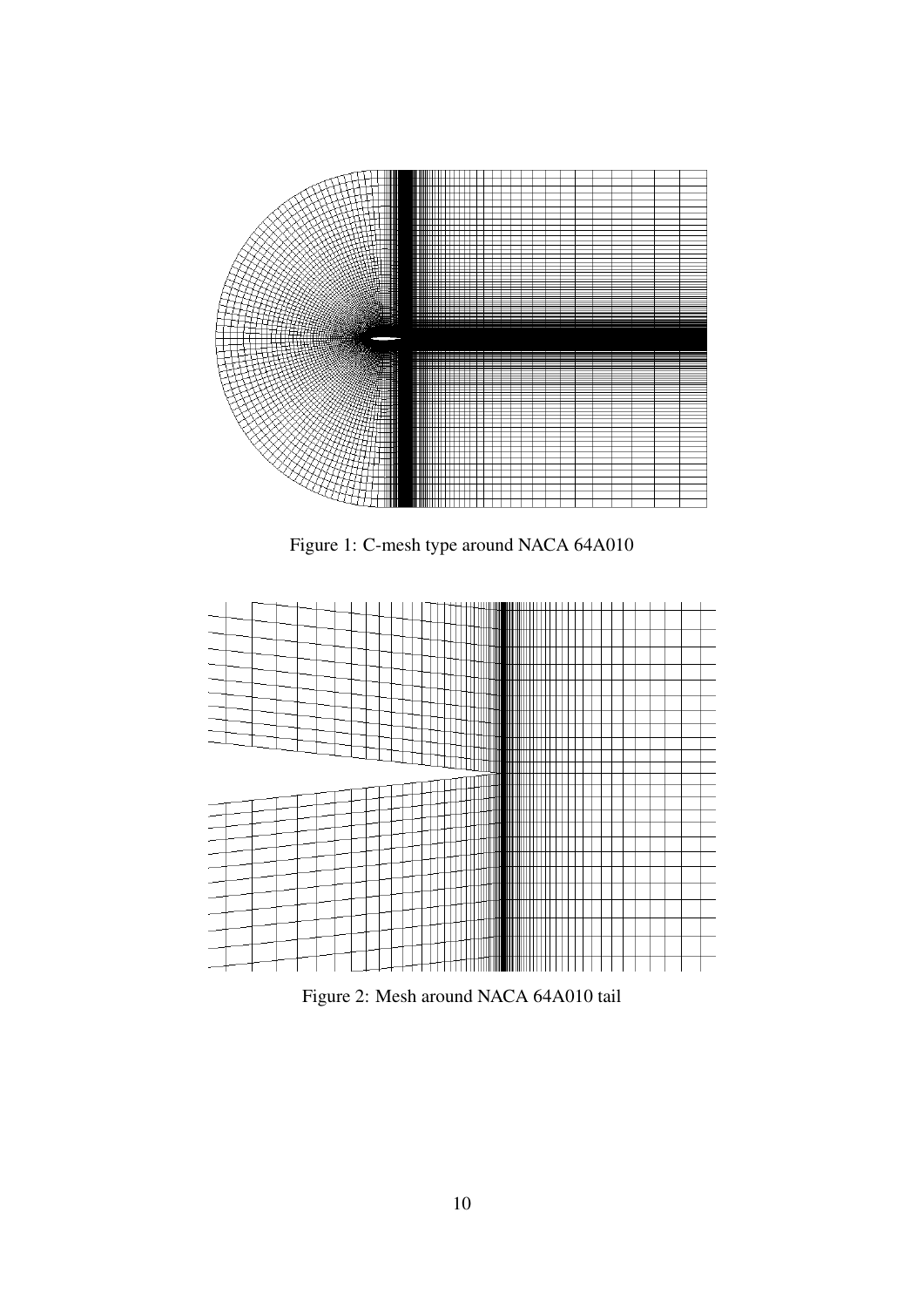

Figure 3: Instantaneous lift Coefficient



Figure 4: Mach Contours at  $\alpha = 1.01^\circ$ 

### 4.2 Case B: Self-Sustained NACA 64A010

In this case, the modal analysis was used to calculate the aerofoil displacement. Again the NACA 64A010 was used as in case A. However, three different operating conditions are modelled for this case [18]. The elasticDisplacement boundary condition was used. Table 2 shows the selected operating conditions. The structural model fol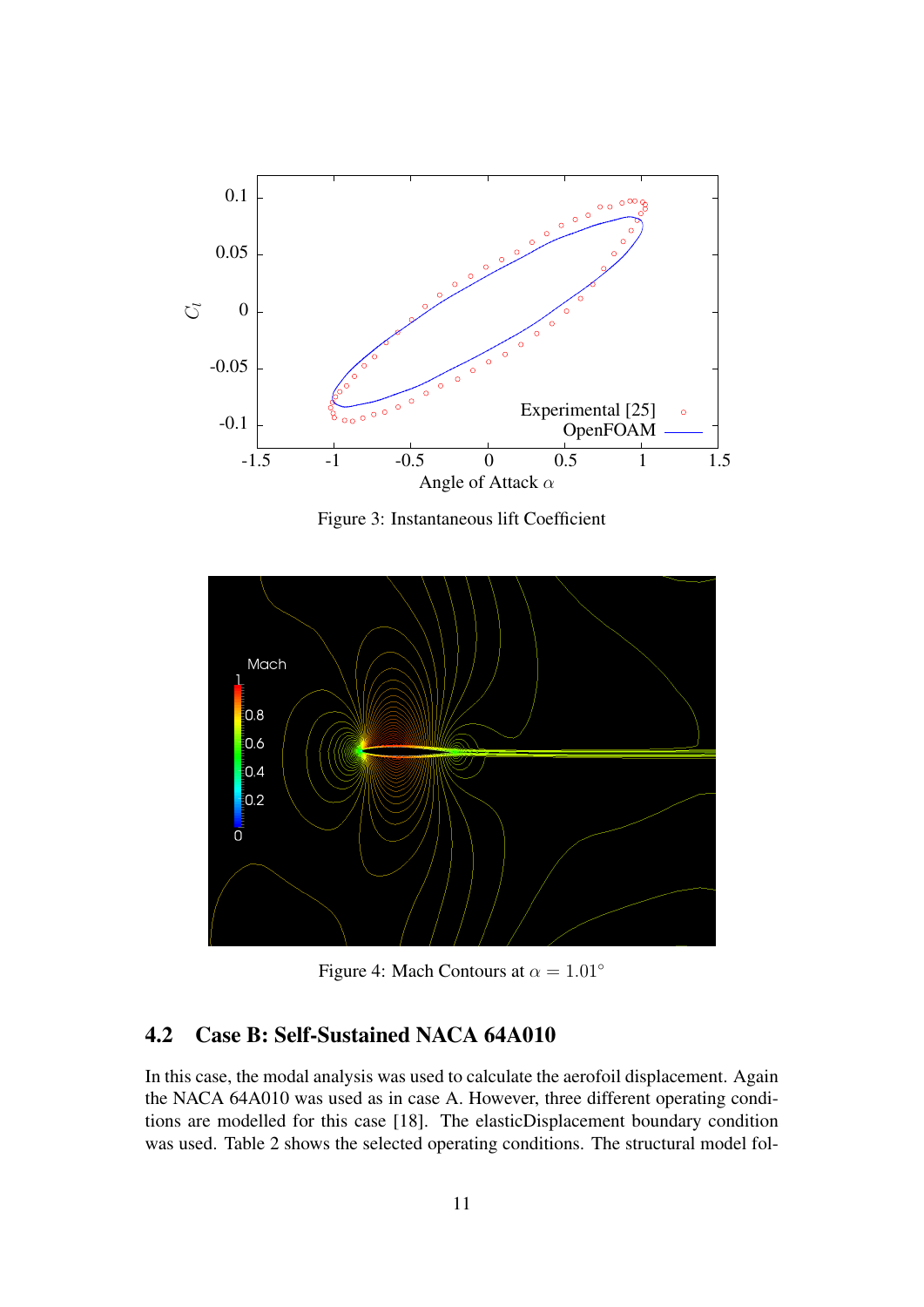lows the one which was introduced by Isogai [5, 6]. The modelling for each condition was done using three stages, namely, fixed aerofoil, pitching aerofoil around the elastic axis and finally self-sustained aerofoil. The same mesh from case A was used to save computational time. A fifth-order Runge-Kutta with adaptive time step developed by Cash and Karp [29] was selected. It is one of the OpenFOAM ODE solvers for non-stiff systems.

| Description                       | Variable                      | Value               |
|-----------------------------------|-------------------------------|---------------------|
| Aerofoil                          |                               | <b>NACA 64A010</b>  |
| Mean angle of attack              | $\alpha_m$                    | $0^{\circ}$         |
| Angle of attack amplitude         | $\alpha_A$                    | $\pm 1.01^{\circ}$  |
| Free stream Mach number           | $M_{\infty}$                  | 0.85, 0.825, 0.875  |
| Speed Index                       | $\frac{U_{\infty}}{\omega b}$ | 0.439, 0.612, 1.420 |
| Aerofoil mass ratio               | $\mu$                         | 60                  |
| Reynolds number                   | Re                            | $1.256 \times 10^7$ |
| Static unbalance                  | $x_{\alpha}$                  | 1.8                 |
| Squared radius of gyration        | $r_\alpha^2$                  | 3.48                |
| uncoupled natural freq. in plunge | $\omega_h$                    | 100 rad/s           |
| uncoupled natural freq. in pitch  | $\omega_{\alpha}$             | 100 rad/s           |
| Pitch axis from leading edge      | $x_p$                         | $-50\%$ of chord    |

Table 2: Characteristics of test case B.

Figures 5, 6 and 7 show the responses and the forces for the three operating conditions. It is clear that Figure 5 represents a damped response, whereas Figure 7 shows a divergent response. Both are in very good agreement with [18, 26]. It was expected that Figure 6 would predict the flutter point as reported by Alonso et al. [18], but as it turned out the flutter point was missed only by a small margin. Nevertheless, the trend to predict the flutter speed is sufficiently clear.

## 5 Conclusions

In this paper the main aspects of computational aeroelasticity are discussed. The newly implemented code in OpenFOAM for coupling the fluid-structure interaction based on free vibration natural modes of an oscillating aerofoil is highlighted. One case for forced pitching aerofoil has been investigated and the predicted results are compared with experimental measurements from the literature. A second case for selfsustained aerofoil based on the newly developed code has also been studied. All these case studies are verified. Results from the implemented code showed good agreement with experimental data and numerical predictions found in the literature.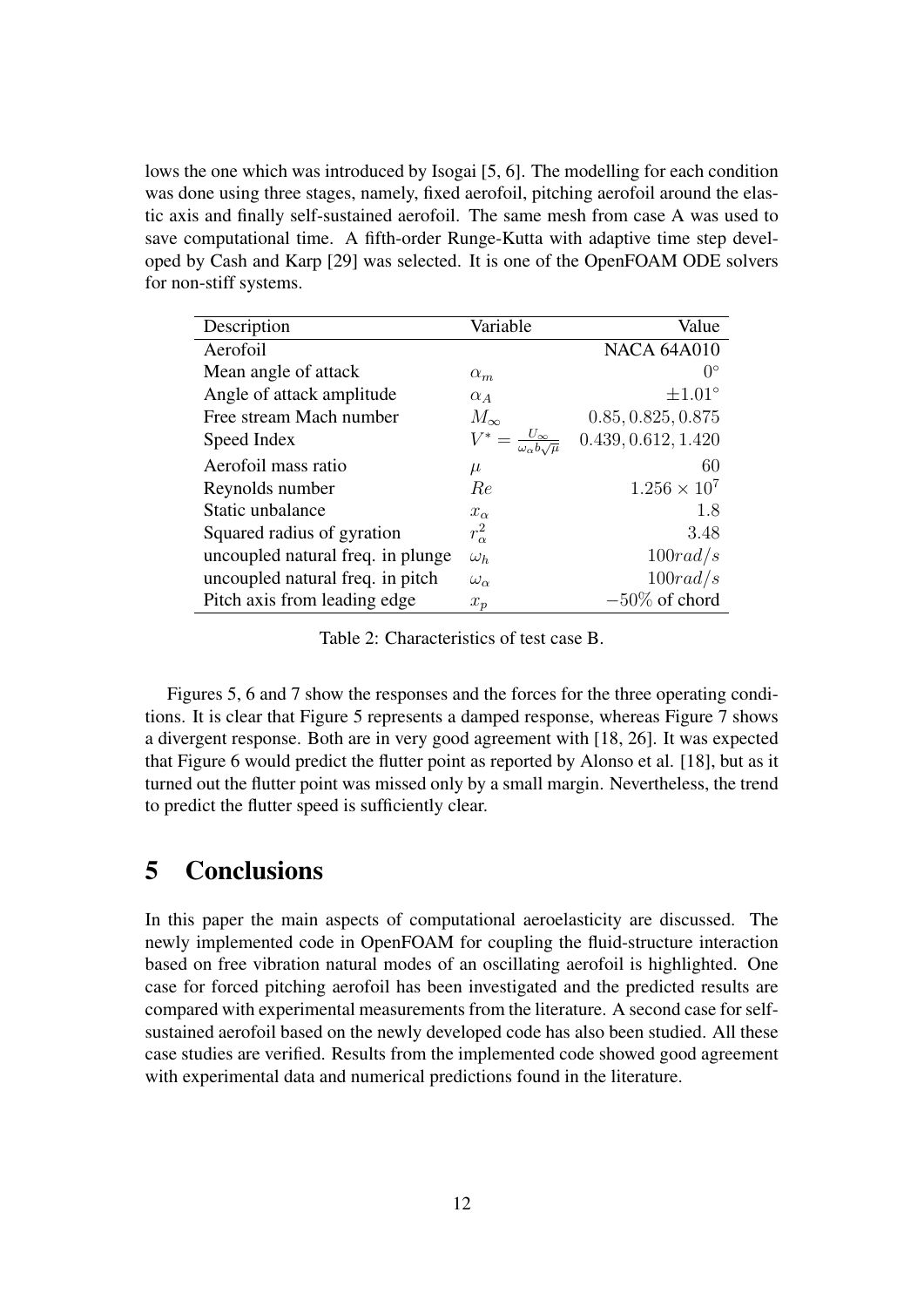

Figure 5: Damped Response.  $M_{\infty} = 0.85, V^* = 0.439$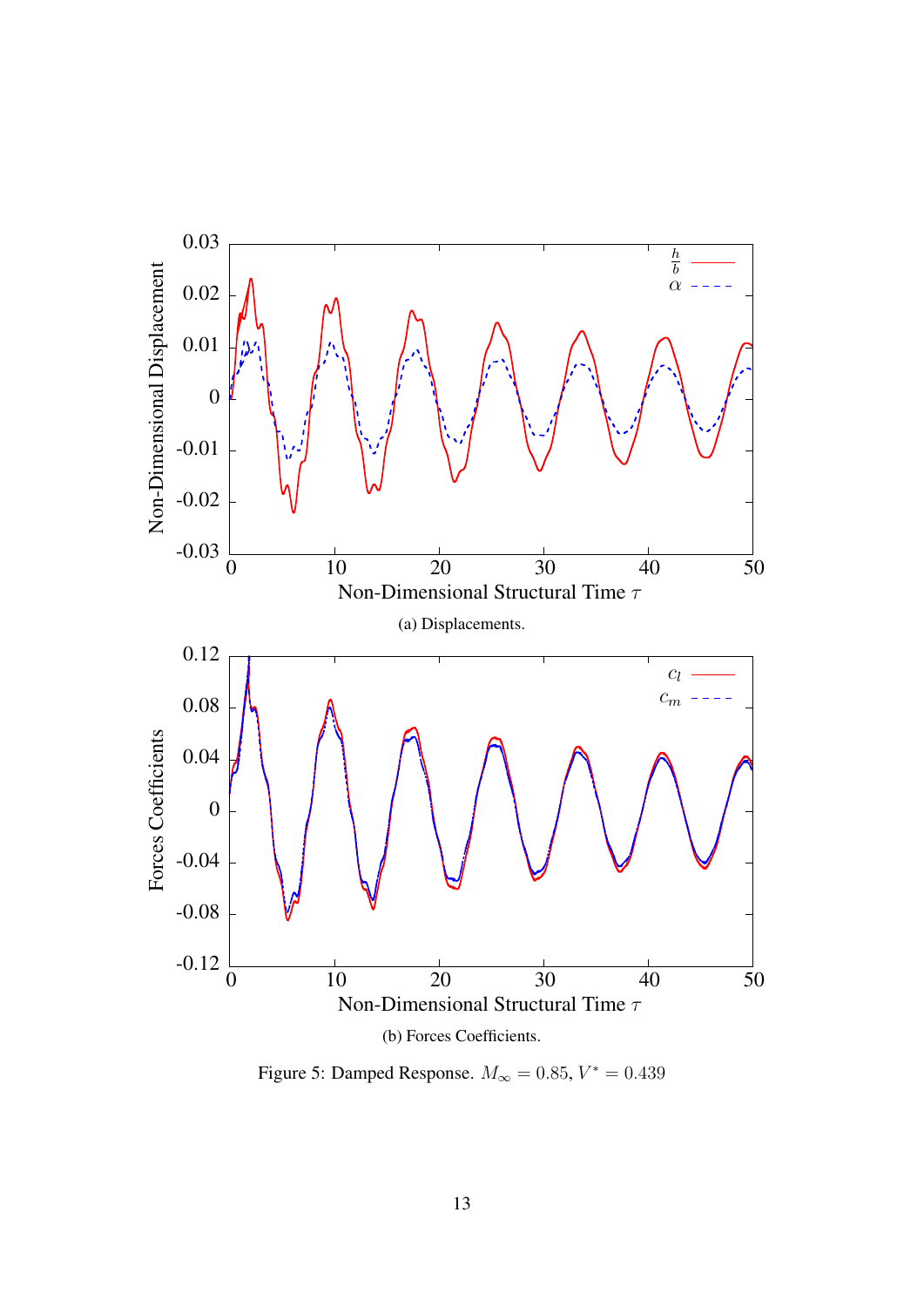

Figure 6: Damped Response.  $M_{\infty} = 0.825, V^* = 0.612$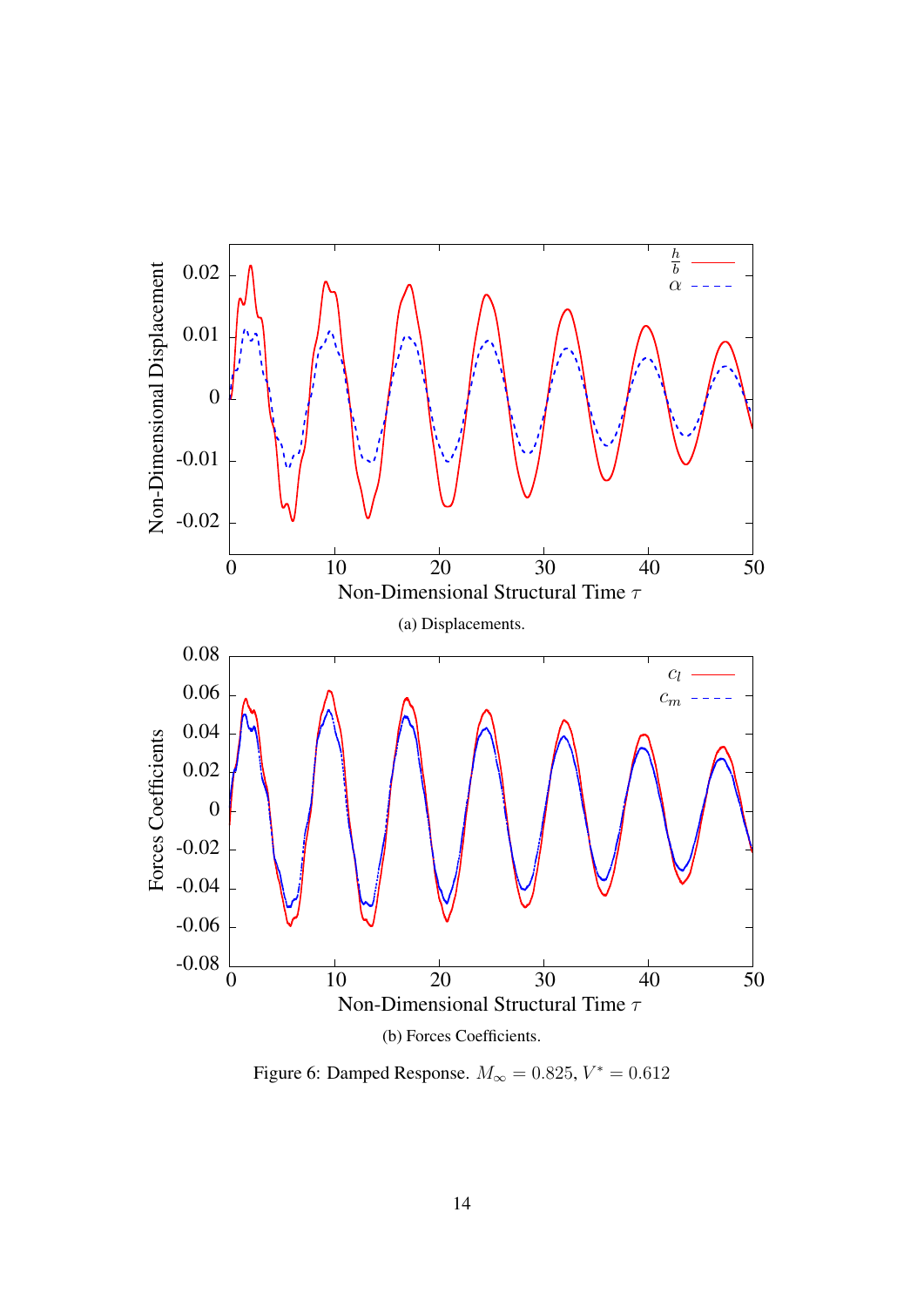

Figure 7: Divergent Response.  $M_{\infty} = 0.875, V^* = 1.420$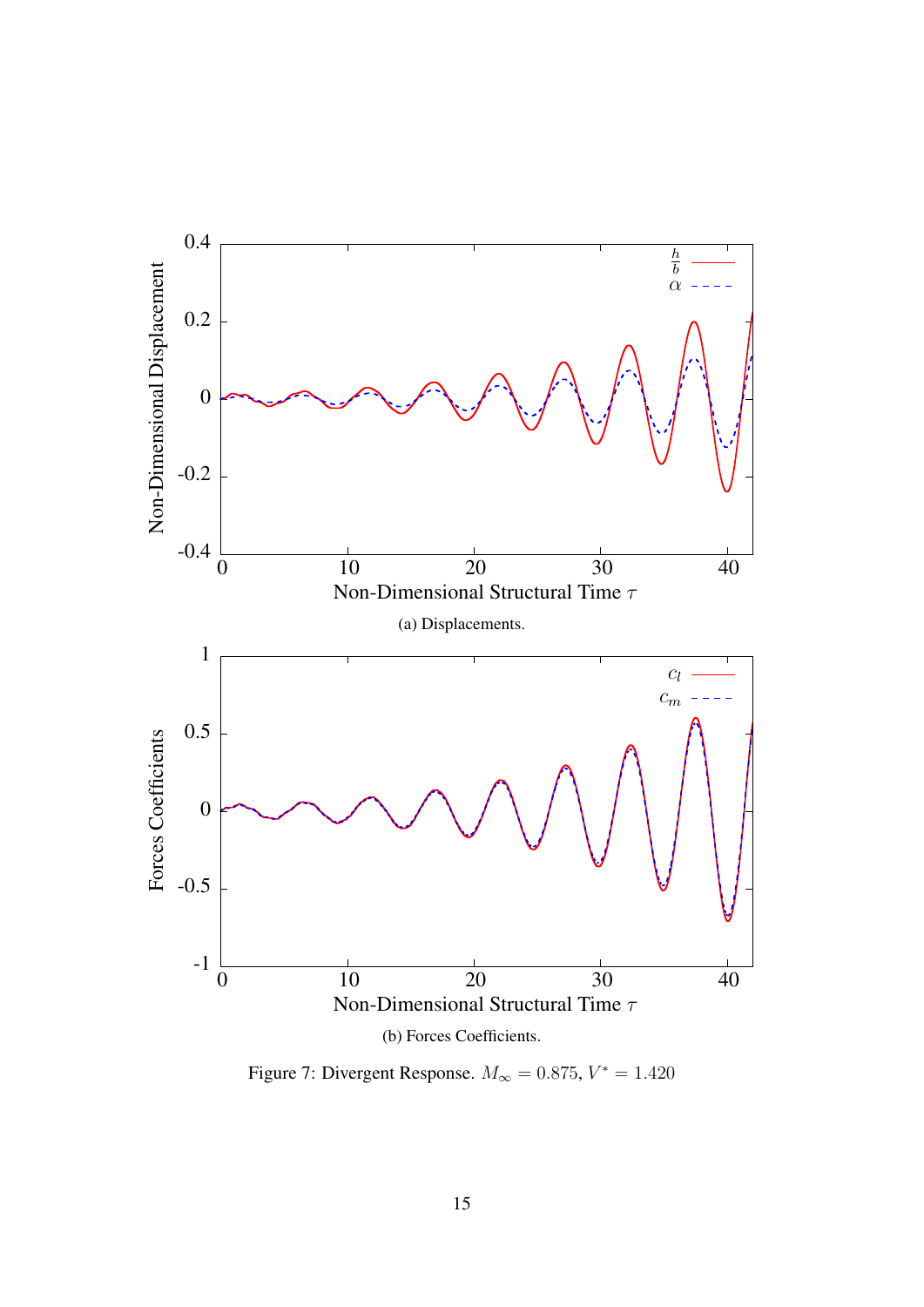## References

- [1] R. Bisplinghoff, H. Ashley, R. Halfman, *Aeroelasticity*, Dover Books on Aeronautical Engineering Series. Dover Publications, 1996.
- [2] Y.C. Fung, *An Introduction to the Theory of Aeroelasticity*, Dover Phoenix Edition: Engineering. Dover Publications, Incorporated, 2002.
- [3] R. Clark, D. Cox, H. Curtiss, E. Dowell, J. Edwards, K. Hall, D. Peters, R. Scanlan, E. Simiu, F. Sisto, *A Modern Course in Aeroelasticity*, Solid Mechanics and Its Applications. Kluwer Academic Publishers, 2006.
- [4] W. Rodden, *Theoretical and Computational Aeroelasticity*, Crest Publishing, 2011.
- [5] K. Isogai, "On the Transonic-Dip Mechanism of Flutter of a Sweptback Wing", *AIAA Journal*, 17(7): 793–795, July 1979.
- [6] K. Isogai, "Transonic dip mechanism of flutter of a sweptback wing. II", *AIAA Journal*, 19(9): 1240–1242, Sept. 1981.
- [7] O.O. Bendiksen, "Review of unsteady transonic aerodynamics: Theory and applications", *Progress in Aerospace Sciences*, 47(2): 135–167, Feb. 2011.
- [8] O.O. Bendiksen, G. Seber, "Fluidstructure interactions with both structural and fluid nonlinearities", *Journal of Sound and Vibration*, 315(3): 664–684, Aug. 2008.
- [9] R.M. Bennett, J.W. Edwards, "An overview of recent developments in computational aeroelasticity", *AIAA paper*, (98-2421), 1998.
- [10] G.P. Guruswamy, "A review of numerical fluids/structures interface methods for computations using high-fidelity equations", *Computers & structures*, 80(1): 31–41, 2002.
- [11] D.M. Schuster, D.D. Liu, L.J. Huttsell, "Computational aeroelasticity: success, progress, challenge", *Journal of Aircraft*, 40(5): 843–856, 2003.
- [12] H.I. Kassem, X. Liu, J.R. Banerjee, "Flutter Analysis using a Fully Coupled Density Based Solver for Inviscid Flow", in B.H.V. Topping, P. Ivnyi, (Editors), *"Proceedings of the Twelfth International Conference on Computational Structures Technology"*. Civil-Comp Press, Stirlingshire, UK, Paper 146, 2014. doi:10.4203/ccp.106.146
- [13] "OpenFOAM-2.3.0 user guide", February 2014.
- [14] "OpenFOAM-2.3.0 release notes", February 2014. http://www. openfoam.org/version2.3.0/index.php
- [15] J.H. Ferziger, M. Peric,´ *Computational methods for fluid dynamics*, Volume 3, Springer Berlin, 1996.
- [16] H.K. Versteeg, W. Malalasekera, *An Introduction to Computational Fluid Dynamics: The Finite Volume Method*, Pearson Education Limited, 2007.
- [17] C.J. Greenshields, H.G. Weller, L. Gasparini, J.M. Reese, "Implementation of semi-discrete, non-staggered central schemes in a colocated, polyhedral, finite volume framework, for high-speed viscous flows", *International journal for numerical methods in fluids*, 63(1): 1–21, 2010.
- [18] J. Alonso, A. Jameson, "Fully-implicit time-marching aeroelastic solutions",